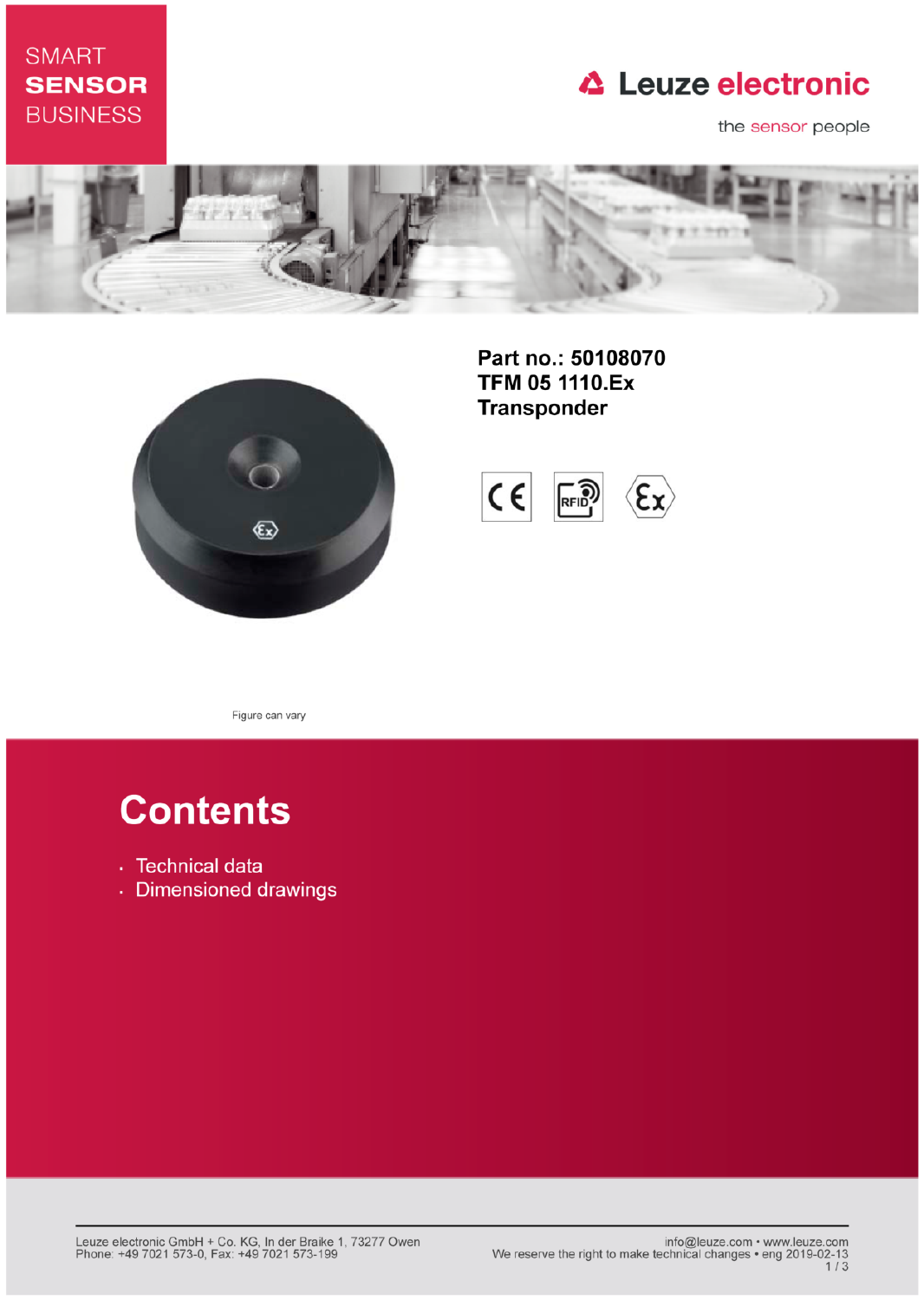### Part no.: 50108070 – TFM 05 1110.Ex – Transponder

#### **Technical data**

| <b>Basic data</b>               |                                                      |
|---------------------------------|------------------------------------------------------|
| Series                          | <b>TFM</b>                                           |
| Suitable for                    | <b>RFM</b>                                           |
| Chip                            | I-CodeSLI                                            |
| Working frequency               | 13.56 MHz                                            |
|                                 |                                                      |
| <b>Electrical data</b>          |                                                      |
| Performance data                |                                                      |
| Memory access                   | Read/Write                                           |
| Memory size                     | 112 B                                                |
| Memory block                    | 28 Piece(s)                                          |
| Memory block size               | 4 B                                                  |
| Storage time                    | 50 ms                                                |
|                                 |                                                      |
| <b>Certifications</b>           |                                                      |
| Standards applied               | ISO 15693                                            |
|                                 |                                                      |
| <b>Mechanical data</b>          |                                                      |
| Design                          | <b>Disc</b>                                          |
| Thickness                       | 15 mm                                                |
| Outer diameter                  | 54 mm                                                |
| Inner diameter                  | 5 mm                                                 |
| Housing material                | Plastic, Unreinforced polyamide PA                   |
| Net weight                      | 45 g                                                 |
| Mounting                        | On metal                                             |
|                                 |                                                      |
| <b>Environmental data</b>       |                                                      |
| Ambient temperature, operation  | $-2560 °C$                                           |
| Ambient temperature, storage    | $-4085 °C$                                           |
|                                 |                                                      |
| <b>Ex specification</b>         |                                                      |
| Ex device group                 | Ш                                                    |
| Permissible surface temperature | T=80 °C                                              |
| Temperature class, gases        | T4                                                   |
| Ignition protection type        | "nA" non-sparking<br>"tD" protection through housing |
|                                 |                                                      |
| <b>Certifications</b>           |                                                      |
| Degree of protection            | IP 67                                                |
|                                 |                                                      |
| <b>Classification</b>           |                                                      |
| Customs tariff number           | 85235200                                             |
| eCl@ss 8.0                      | 27289290                                             |
| eCl@ss 9.0                      | 27280402                                             |
| <b>ETIM 5.0</b>                 | EC002996                                             |
| ETIM 6.0                        | EC002996                                             |
|                                 |                                                      |